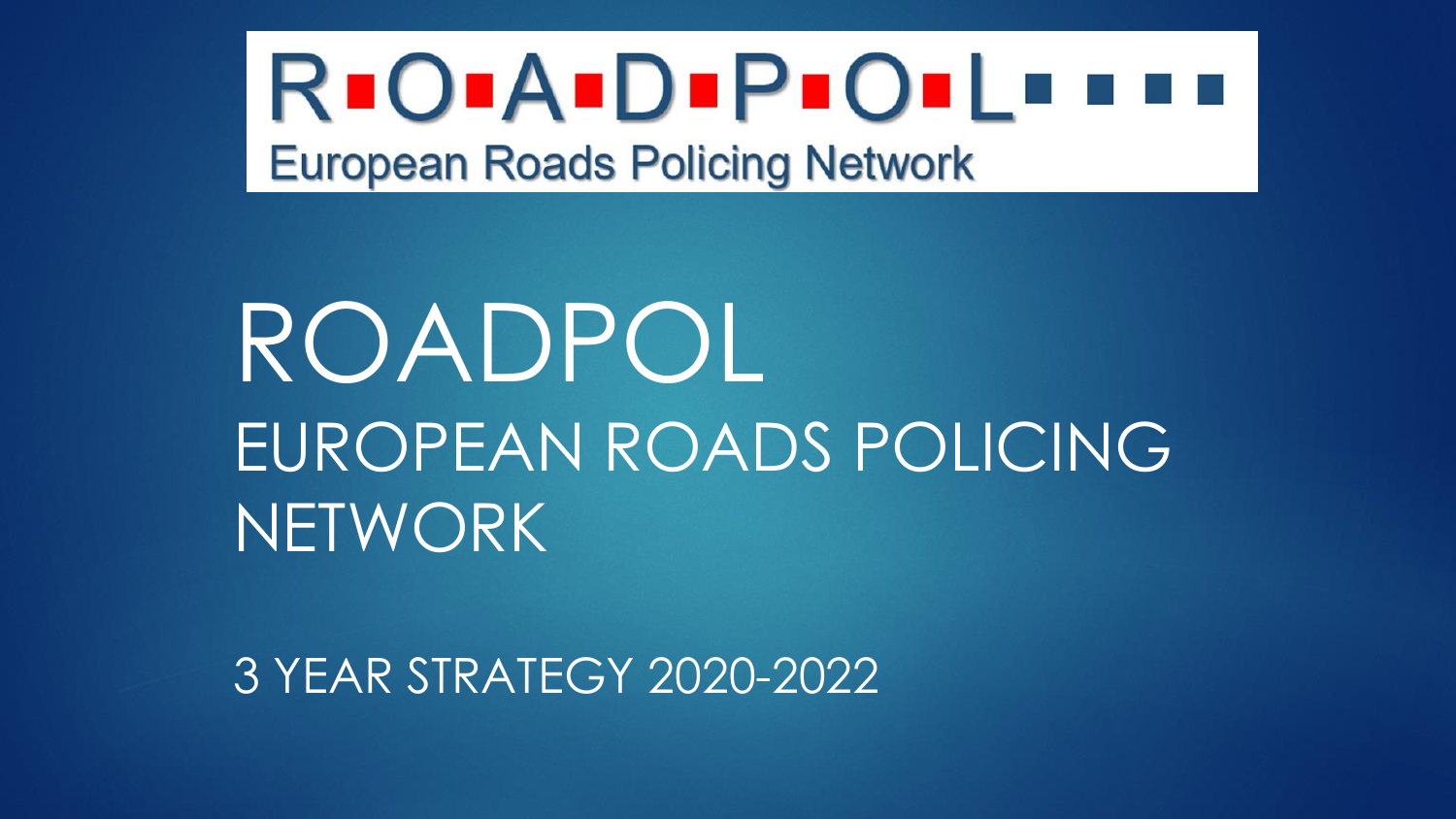## **RIOIAIDIPIOILIII**

**European Roads Policing Network** 

Safer Roads **Strategy** 2020 -2022

| <b>Safer</b> | <b>Safer</b> | <b>Safer</b>           | <b>Safe</b> |
|--------------|--------------|------------------------|-------------|
| • Roads      | • Vehicles   | • Road<br><b>Users</b> | • Speeds    |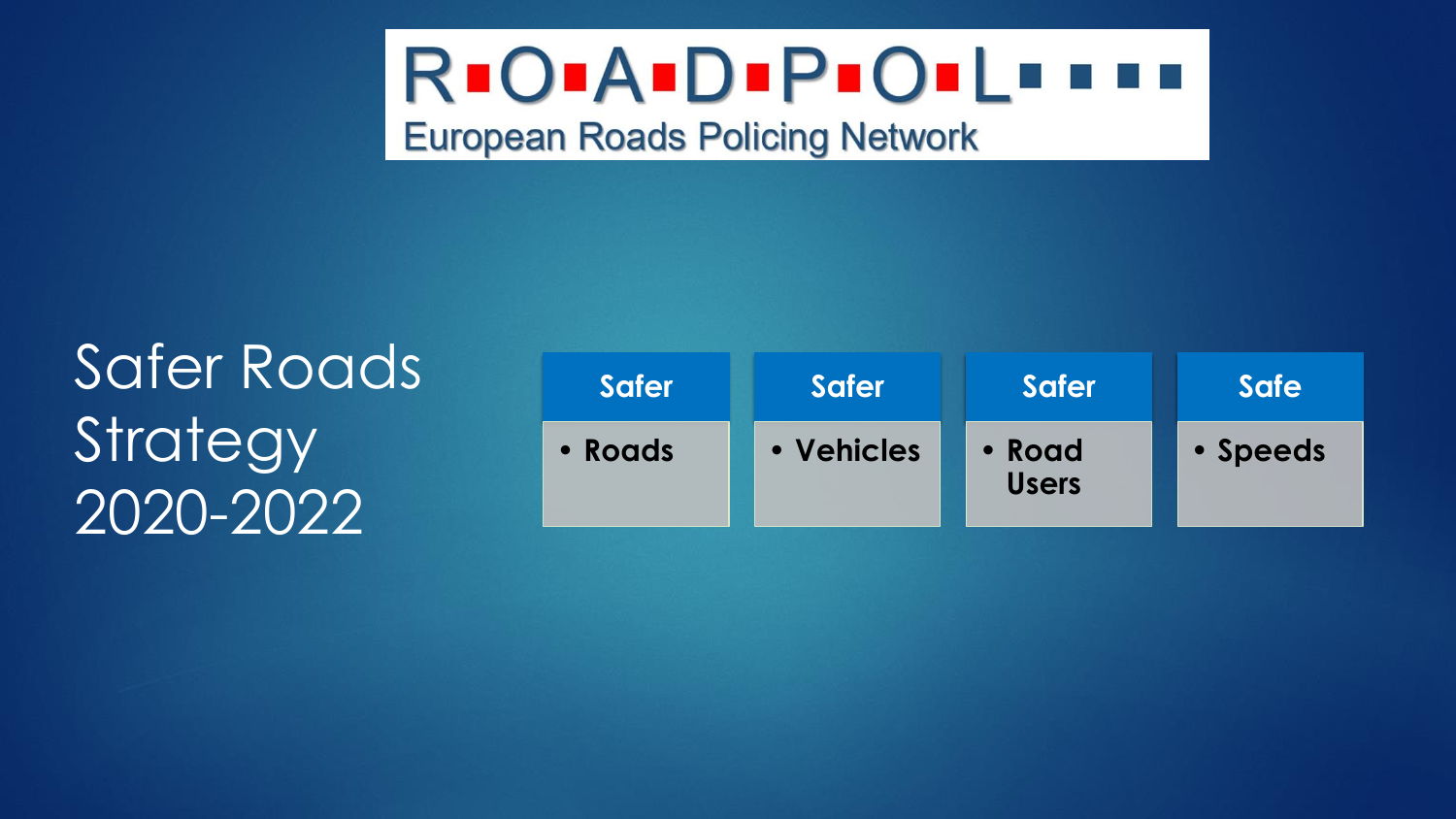# **REOPAEDEPEOPLE EEE**

**European Roads Policing Network** 

#### Safer Roads

The Safe System approach to road engineering involves matching road function, design, [layout and speed limits to accommodate human error in a way that crashes do not lead](#page-3-0)  to death and serious injury.

- European police forces recognizes accidents causes when recording accidents and can give advice to avoid accidents.
- Work together across Europe to achieve a safer road network for all road users.
- Engage with key stakeholders
- Exchange of Experience and results.
- Engage with road safety authorities regarding safe road design.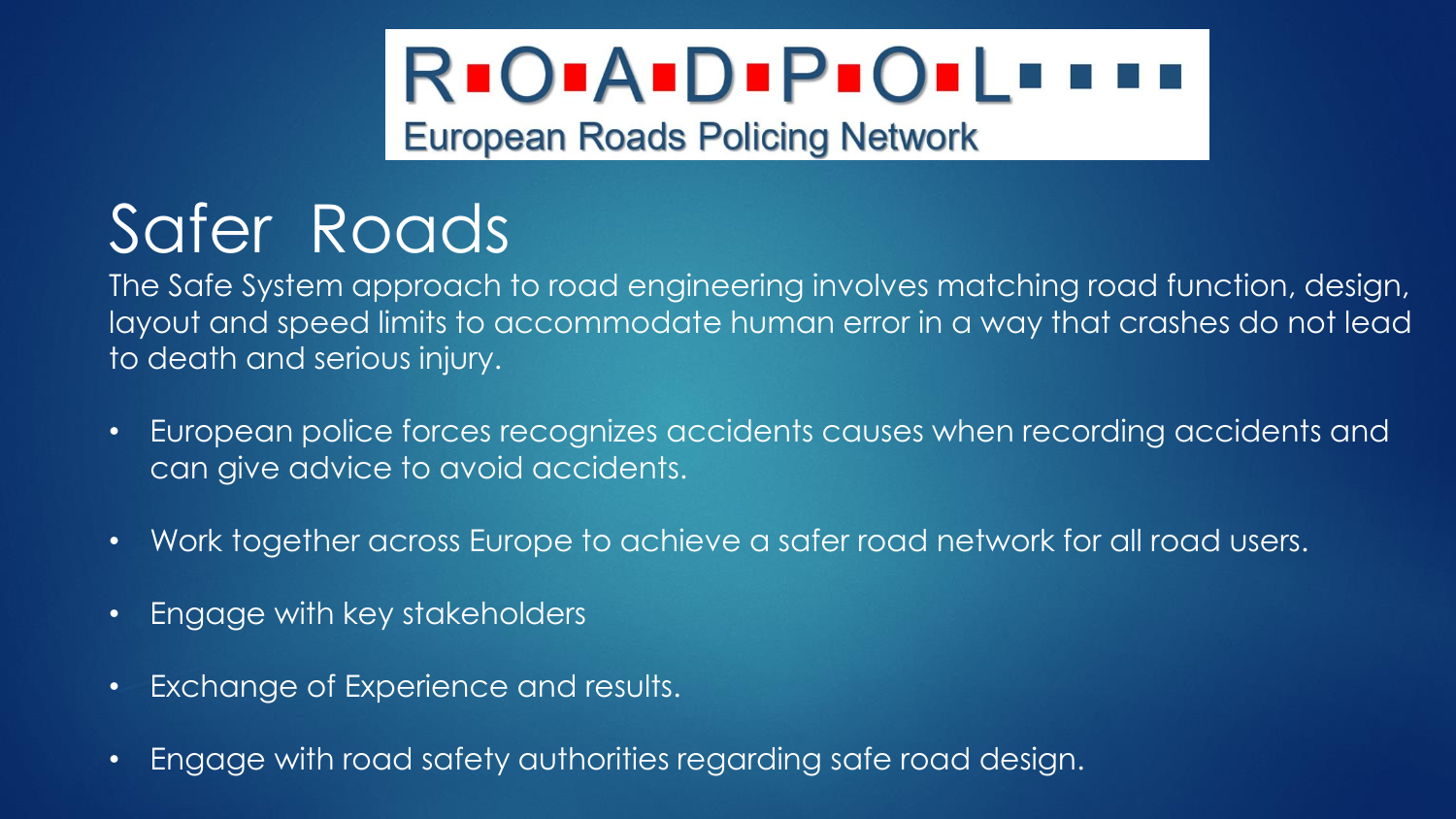

#### <span id="page-3-0"></span>Safer Vehicles

- Through effective and intelligent enforcement, engagement and education help citizens make safer vehicle choices.
- [Through the Technology Working Group identify technology that can support](#page-3-0) the delivery of safer roads.
- Active in the field of Tacho Web Technology through Tacho Web Group.
- Post incident response and investigation .
- Support Safety at work initiatives.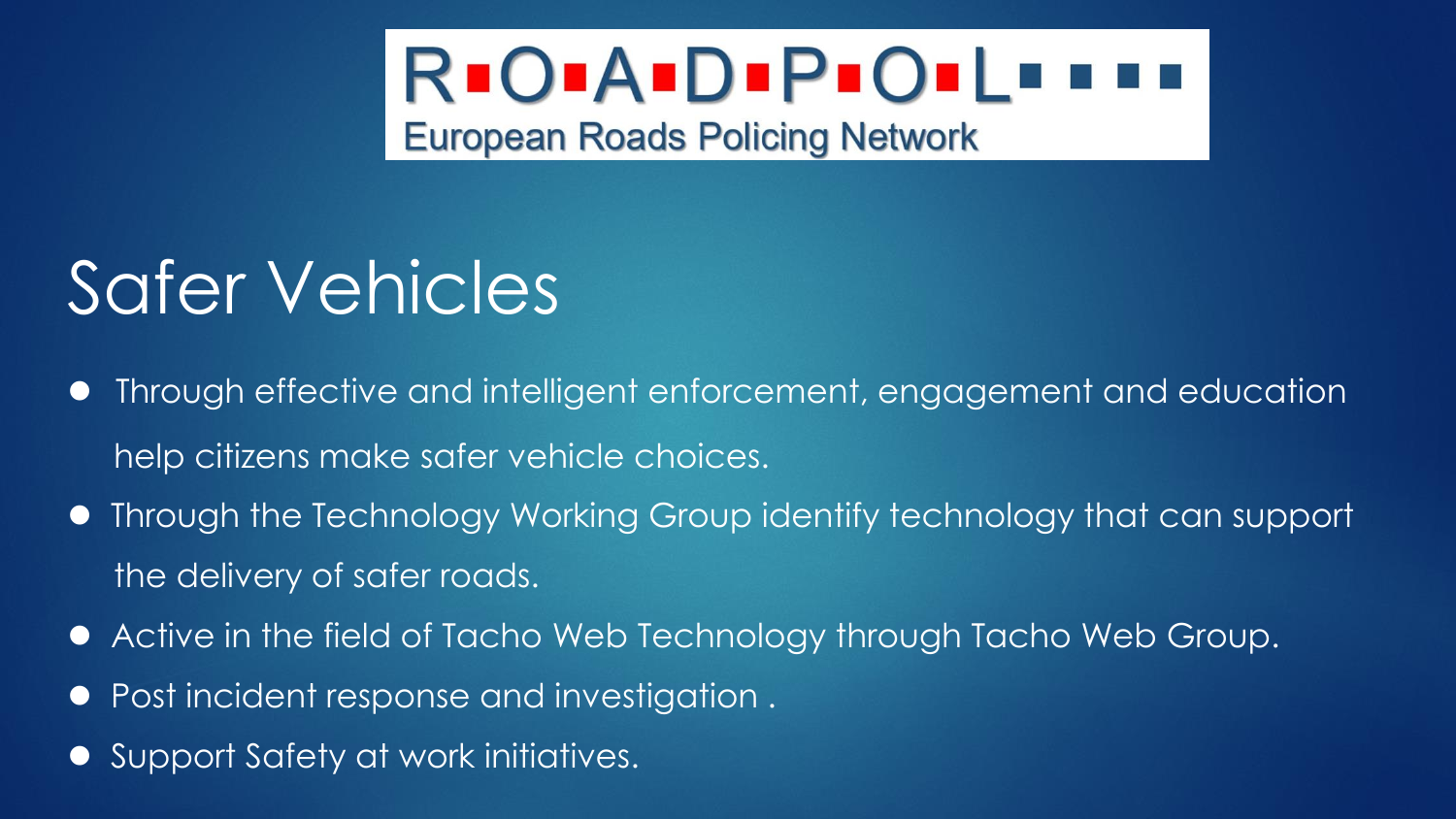

### <span id="page-4-0"></span>[Safer Roads Users](#page-3-0)

The safety **behaviour** of road users (speed, use seatbelts and helmets, driving without alcohol and other drugs, driving, riding and walking without distraction) and its **enforcement** are also key in the prevention and mitigation of severe crashes.

**Enforcement is a selling point of European (traffic)police**